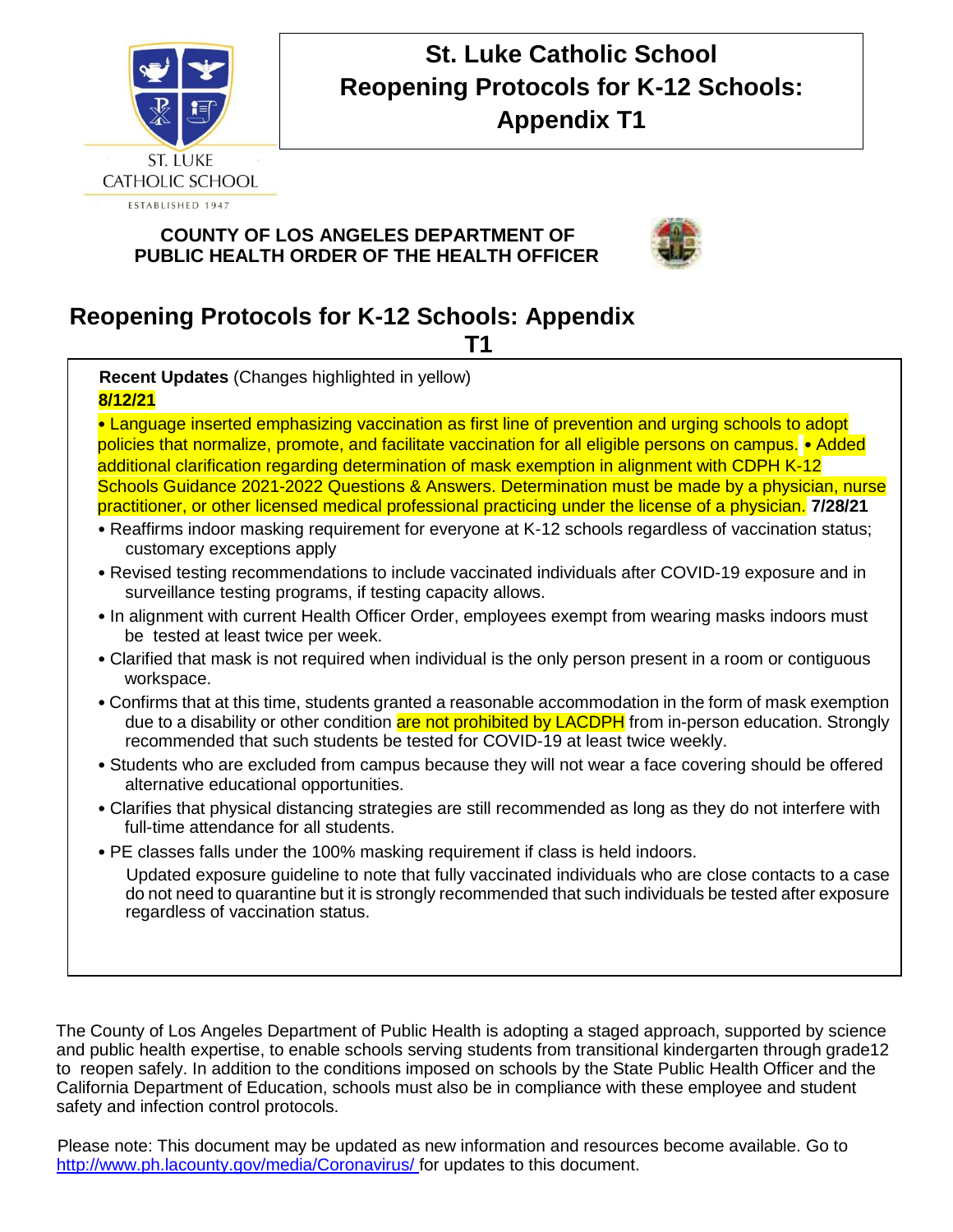This document starts with a discussion of current provisions for on-campus education in Los Angeles County, followed by information about safety strategies specific to the school environment.

The TK-12 reopening checklist provides safety measures in five areas:

- (1) Workplace policies and practices to protect employee and student health
- (2) Measures to create distancing where feasible
- (3) Measures to optimize infection control
- (4) Communication with employees, students and families of students and the public
- (5) Measures to ensure equitable access to critical services.

#### **APPENDIX T-1:** Reopening Protocol for K-12 Schools Page **1** of **16** Revised 8/12/2021 **COUNTY OF LOS ANGELES DEPARTMENT OF PUBLIC HEALTH ORDER OF THE HEALTH OFFICER**



These five key areas contain numerous strategies that your school may choose to

implement as your facility develops a plan to provide a safe environment for all employees, students, and visitors. Although some preventive and protective measures are currently required in all schools and are clearly indicated as such in the following protocol, most measures are optional and voluntary. Nevertheless, it is still appropriate for schools to implement multiple layers of COVID-19 mitigation strategies while fully re-opening to limit cases and transmission on the school campus. All measures in the associated School Exposure Management Plan **must** be implemented and are applicable to all on-site personnel. Additional resources for K-12 Schools can be found in the TK-12 School COVID-19 Toolkit.

## **General Reopening Guidance for All Schools**

## **At this time, all schools are permitted to reopenfor all students in any grades TK – 12.**

Schools that have not yet reopened or not reopened fully and are planning to implement full in person instruction for the first time during the Summer or Fall of 2021 should refer to the LACDPH Safe Schools for All site for complete instructions on the reopening process and documents to complete.

**Note for child care programs located in schools.** LEAs and schools that offer day care services for children on school campuses should refer to DPH Guidance for ECE Providers.

## **COVID-19 VACCINATION IS THE FIRST LINE OF DEFENSE**

Achieving a high vaccination rate on your school campus is the first and best way to lower risk of infection and transmission at your school, greatly decrease risk of severe illness, hospitalization and death in those who are fully vaccinated, and provide an additional layer of protection for those who are not currently eligible for vaccination (e.g., all students younger than 12 years of age). For this reason, in addition to all requirements and recommendations written in this protocol, schools are urged to adopt strategies that normalize, promote and facilitate COVID-19 vaccination for all eligible staff and students on your campus. Please see LACDPH Vaccine Clinic Toolkit for Schools, a step-by-step guide with best practices for hosting a school-based vaccine clinic. Also be aware that a Health Officer Order issued by the State of California on August 11, 2021 requires all school staff to either show proof of full vaccination or be tested at least once per week.

## **TK to Grade 12 Reopening Checklist**

**Institution name:** 

**Address:** 

**Maximum Occupancy, per Fire Code:** 

**Approximate total square footage of space open to faculty and/or students:**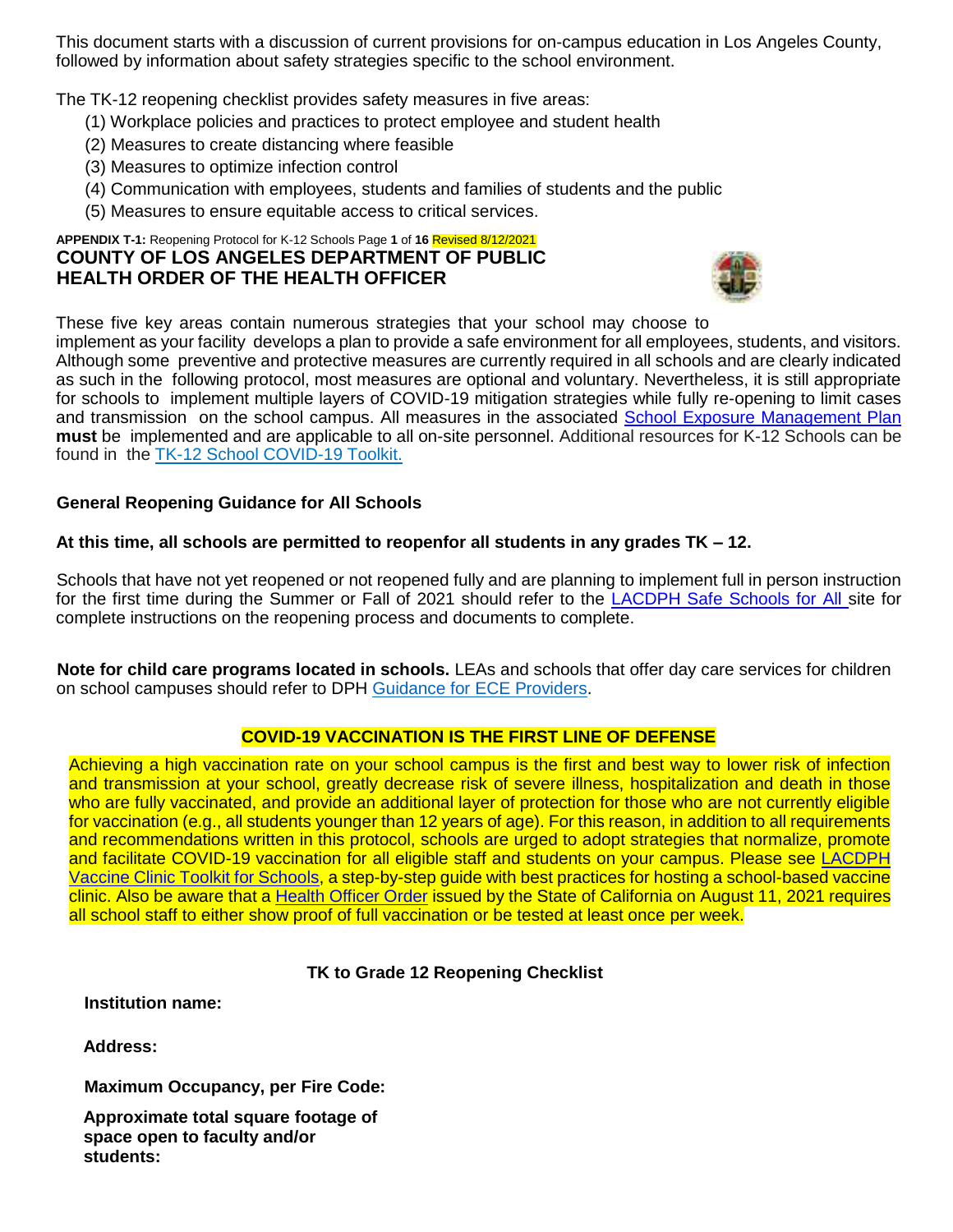**Estimated total number of administrators, teachers, and other employees that will be returning to support resumption of in person services for students:** 

**Estimated total number of students that will return per grade (if none, enter 0):** 

#### **APPENDIX T-1:** Reopening Protocol for K-12 Schools Page **2** of **16** Revised 8/12/2021 **COUNTY OF LOS ANGELES DEPARTMENT OF PUBLIC HEALTH ORDER OF THE HEALTH OFFICER**



## **TK: K: 1: 2: 3: 4: 5: 6: 7: 8: 9: 10: 11: 12:**

**NOTE:** The terms "employees" and "staff" are used in these protocols to refer to individuals who work in a school facility in any capacity associated with teaching, coaching, student support, provision of therapies or personal assistance to individual students, facility cleaning or maintenance, administration, or any other activity required for the school to function. "Employees" or "staff" may include individuals who are: paid directly by the relevant school system, paid by entities acting as contractors to the school, paid by outside entities acting in collaboration with the school to serve students, paid by third parties to provide individual student services, or unpaid volunteers acting under school direction to carry out essential functions. The term "parents" is used in these protocols to refer to any persons serving as caregivers or guardians to students.

### **A. WORKPLACE POLICIES AND PRACTICES TO PROTECT STAFF ("EMPLOYEES") ANDSTUDENTS (CHECK ALL THAT APPLY)**

The school must have a COVID-19 Containment, Response and Control Plan that describes the school's comprehensive approach to preventing and containing the spread of COVID-19 on campus. The Plan includes, but is not limited to the following elements:

- ❑ A designated COVID-19 Compliance Team that is responsible for establishing and enforcing all COVID-19 safety protocols and ensuring that staff and students receive education about COVID-19. One member of this team is designated as a liaison to DPH in the event of an outbreak on campus.
- $\Box$  A plan or protocol, for steps that will be taken immediately upon notification of school officials that any member of the school community (faculty, staff, student, or visitor) tests positive for COVID-19.
- ❑ The plan addresses:
	- Immediate separation of the case from the school community to self-isolation at home if notification occurs while the case is on-site. The plan must allow for temporary, on-site isolation of the case if arrangements are needed for the person's return to their home.
	- Fact sheets or other informational materials that are to be given to the case (or appropriate family member/s if the case is a child) covering regulations governing self-isolation and links to sites with further information.
- ❑ A plan or protocol to initiate a School Exposure Management Plan consistent with DPH guidance that outlines procedures for:
	- Isolation of case(s);
	- Identification of persons exposed to cases at school;
	- Quarantine of exposed unvaccinated employees and/or students; and
	- Assurance of access to testing for all exposed individuals within the school, regardless of vaccination status, as the basis for further control measures.
	- Notification to DPH of all confirmed cases of COVID-19 disease among employees and children who had been at school at any point within 14 days prior to the illness onset date. The illness onset date is the COVID-19 test date or Symptom Onset Date of the infected person, whichever is earlier. Reporting of cases should be done within 1 business day of theschool's notification of the case. This can be completed online using the secure web application: http://www.redcap.link/lacdph.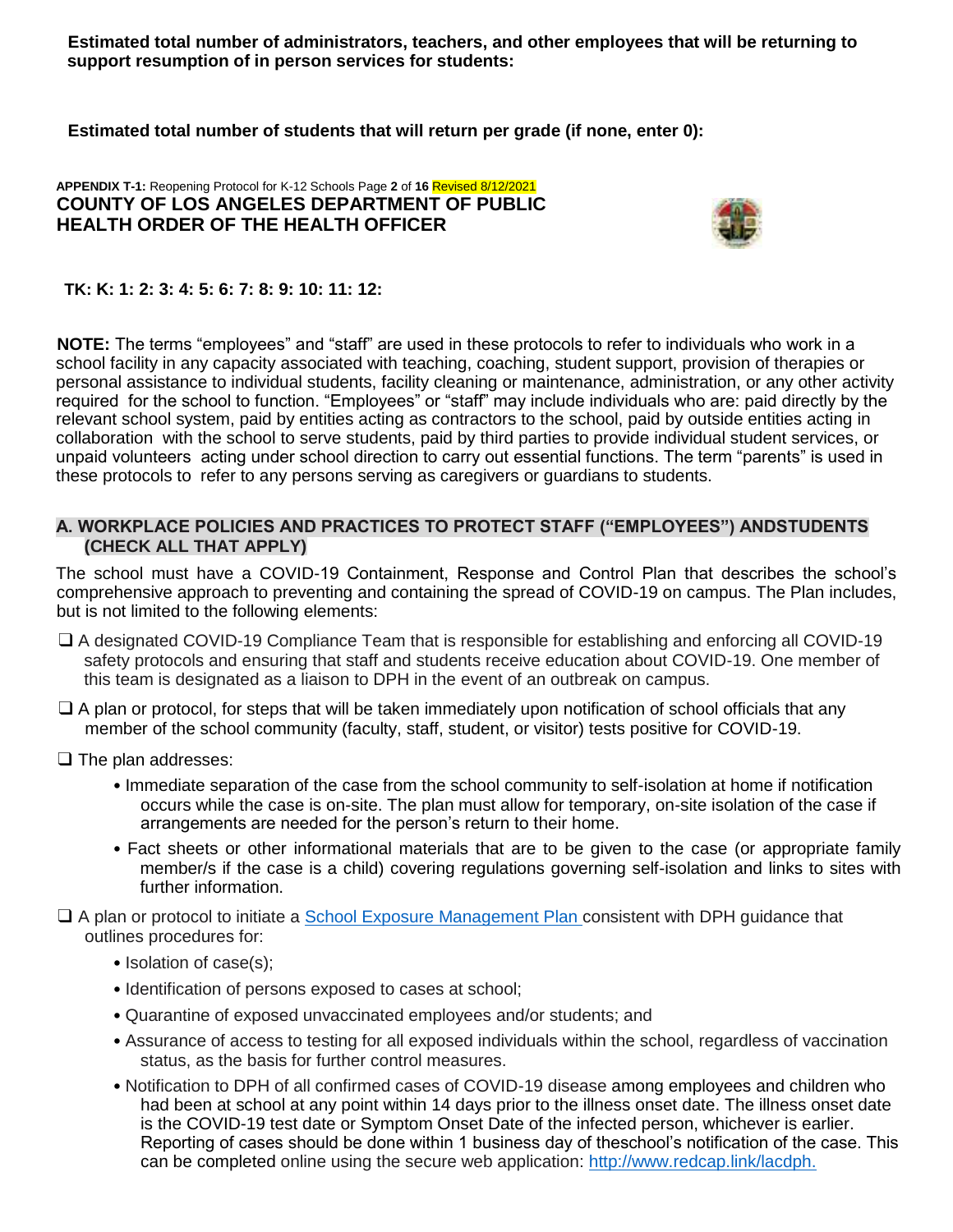educationsector.covidreport or by downloading and completing the COVID-19 Case and Contact Line List for the Education Sector and sending it to ACDC-Education@ph.lacounty.gov.

❑ A plan to immediately report a cluster of cases (3 or more cases within 14 days) to the Department of Public Health. This can be done using the same reporting options described above: (1) submitting the report online

#### **APPENDIX T-1:** Reopening Protocol for K-12 Schools Page **3** of **16** Revised 8/12/2021 **COUNTY OF LOS ANGELES DEPARTMENT OF PUBLIC HEALTH ORDER OF THE HEALTH OFFICER**



at http://www.redcap.link/lacdph.educationsector.covidreport or (2) completing the COVID-19 Case and Contact Line List for the Education Sector and emailing it to ACDC-Education@ph.lacounty.gov. The Department of Public Health will work with the school to determine whether the cluster is an outbreak that will require a public health outbreak response.

- ❑ Contingency plans for full or partial closure of in-person school operations if that should become necessary based on an outbreak in the school or community.
- ❑ A plan or protocol for incorporating COVID-19 testing into regular school operations. At a minimum the plan should describe the strategy for ensuring access to testing for students or employees who are symptomatic or have known or suspected exposure to an individual infected with SARS-CoV-2. Note that current Cal/OSHA COVID-19 Prevention Emergency Temporary Standards (Cal/OSHA ETS) requires employers to offer testing at no cost to employees during paid time for: o Symptomatic unvaccinated employees, regardless of whether there is a known exposure. o Unvaccinated employees after an exposure.
	- o Vaccinated employees after an exposure if they develop symptoms.
	- o Unvaccinated employees in an outbreak (3 or more employee cases).
	- o All employees in a major outbreak (20 or more employee cases).

• In addition, the school may consider a strategy for periodic testing for asymptomatic individuals with no known exposure. The California Department of Public Health (CDPH) is not requiring any particular frequency or procedure for asymptomatic testing at this time. However, the state has put into place support for specific testing cadences through supplemental testing supplies, shipment, laboratory capacity, enrollment and reporting technology, training, and assistance with insurance reimbursement. Schools are advised to access information and resources regarding school-centered testing at the state's Safe Schools for All hub. In times of high rates of community transmission, LA County recommends that periodic testing include fully vaccinated individuals where resources allow.

• The plan must provide that all testing results will be reported to the Department of Public Health. • Please note: Screening testing is not recommended for persons who have recovered from laboratory confirmed COVID-19 within the past 90 days and are asymptomatic.

- ❑ Consider assigning vulnerable employees (employees not yet fully vaccinated who are above age 65 and/or with chronic health conditions that would place them at high risk if infected) work that can be done fromhome when feasible. Employees in this category should discuss any concerns with their healthcare provider or occupational health services to make appropriate decisions on returning to the workplace.
- ❑ Consider reconfiguration of work processes to the extent consistent with academic requirements and student needs to increase opportunities for employees to work from home.
- ❑ All employees have been told not to come to work if sick or if they have been exposed to a person who has COVID-19. School officials have provided information to employees regarding employer or government sponsored leave benefits, including their right to paid sick leave as guaranteed by the 2021 COVID-19 Supplemental Paid Sick Leave Law.
- ❑ Use of school facilities for non-school purposes (community meeting or events, on-site clinic visits by people who are neither students nor staff, etc.) is permitted. Use of indoor school facilities provides more risk of contamination of indoor air and surfaces and care should be taken to avoid unnecessary exposure for regular school employees and students. Routine cleaning after use of indoor facilities by non-school groups is recommended. Use of outdoor athletic fields by non-school youth sports teams, leagues, or clubs is permitted as long as care is taken to avoid unnecessary exposures for regular school employees and students.

❑ Employee screenings are recommended to be conducted before employees may enter the workspace. Entry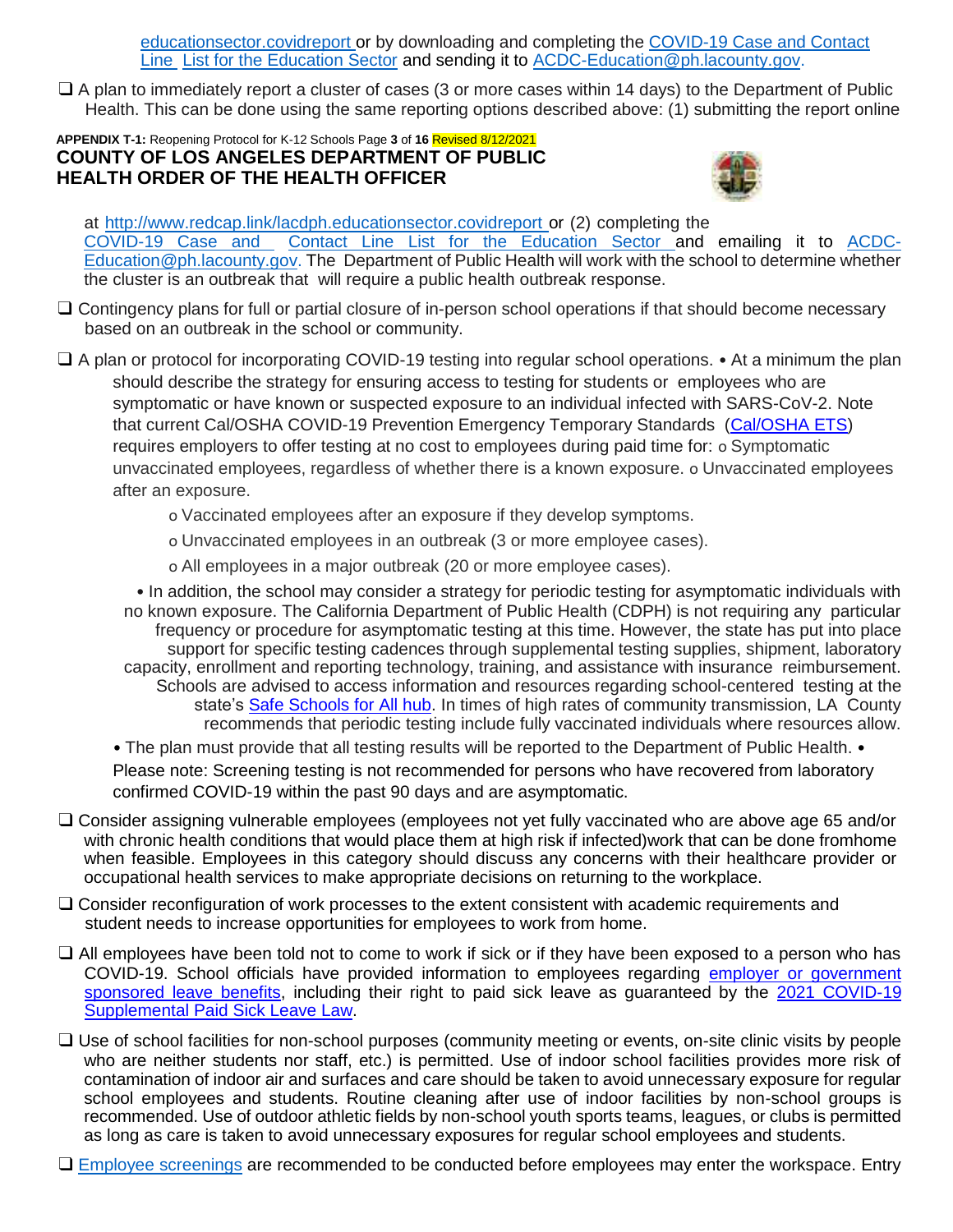screening should include a check-in concerning cough, shortness of breath, difficulty breathing and fever or chills and if the employee is currently under isolation or quarantine orders. Temperature checks are recommended if feasible.

#### **APPENDIX T-1:** Reopening Protocol for K-12 Schools Page **4** of **16** Revised 8/12/2021 **COUNTY OF LOS ANGELES DEPARTMENT OF PUBLIC HEALTH ORDER OF THE HEALTH OFFICER**



- These screenings can be done in-person upon arrival at the site or remotely before arrival using a digital app or other verifiable approach.
- Note that current Cal/OSHA ETS requires employers to exclude employees from the workplace who have COVID-19 symptoms and/or are not fully vaccinated and have had a close contact. Cal/OSHA does not prescribe any particular method of employee screening but implementing some method as recommended will assist in compliance with the current ETS.
- ❑ Masking is required for anyone entering school buildings or transports (school buses as well as school buildings) who has contact with others (students, parents, or other employees).
	- Employees who have contact with others are offered, at no cost, an appropriate face mask that covers the nose and mouth. The mask must be worn by the employee at all times during the workday when indoors and is in contact or likely to come into contact with others. Employees who have been instructed by their medical provider that they should not wear a face mask must wear a face shield with a drape on the bottom edge, as long as their condition permits it. A drape that is form fitting under the chin is preferred. Masks with one-way valves must not be used.
	- Employees who are exempt from wearing a mask while indoors, **must** undergo COVID-19 testing at least twice per week, unless the employee provides proof of full vaccination status against COVID 19. In times of high rates of community transmission, LA County recommends that periodic testing also include fully vaccinated individuals where resources allow.
	- Employers are required to provide, upon request, respirators to any unvaccinated employee along with instructions on how to ensure the mask fits appropriately.
	- Employees that are in a setting where they are in close contact with other people who may not be fully vaccinated should be offered and should consider wearing higher level of protection, such as wearing two masks ("double masking") or a respirator (e.g., KN95 or N95). This is particularly important if the employee is not fully vaccinated and is working in an indoor or crowded outdoor setting.
	- All staff **must** wear a face mask at all times when indoors, except: when working alone in private offices with closed doors; when they are the **only** individual present in a larger open workspace for multiple employees; or when eating or drinking.
	- For the most updated LACDPH guidance and information on masking, refer to our COVID-19 Masks page.

• A medical grade mask is provided to any employee who cares for sick children or who has close contact with any child with a medical condition that precludes the child's use of a clothface mask. •

- Alternative protective strategies may be adopted to accommodate students who are on Individualized Education or 504 Plans and who have medical reasons why they cannot use or tolerate a face mask. Students who present appropriate documentation demonstrating a disability or condition that does not allow them to safely wear a mask should wear a face shield with drape at the bottom if their condition allows it. Students with documented conditions that do not accommodate the face shield and drape may request a reasonable accommodation from the school or district. Assessing for exemption due to a medical condition, mental health condition, disability that prevents wearing a mask, or hearing impairment is a medical determination and therefore must be made by a physician, nurse practitioner, or other licensed medical professional practicing under the license of a physician. Self-attestation and parental attestation for mask exemptions due to the aforementioned conditions do not constitute medical determinations.
- It is strongly recommended that any student who is exempt from wearing a mask indoors be tested for COVID-19 at least twice a week, unless they provide proof of full vaccination status against COVID-19. In times of high rates of community transmission, LA County recommends that periodic testing also include fully vaccinated individuals where resources allow.
	- Public schools should be aware of the requirements in AB 130 to offer independent study programs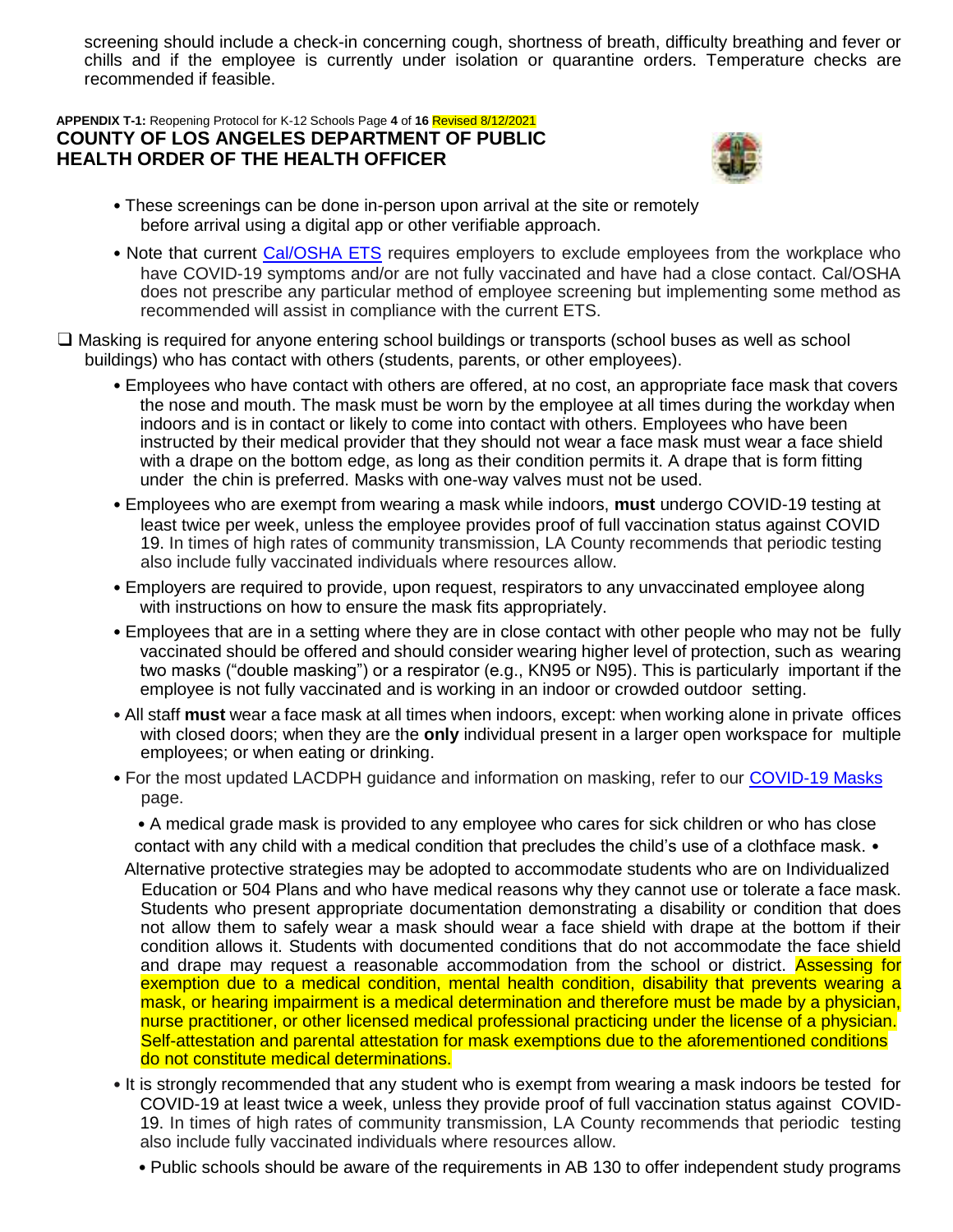#### **APPENDIX T-1:** Reopening Protocol for K-12 Schools Page **5** of **16** Revised 8/12/2021 **COUNTY OF LOS ANGELES DEPARTMENT OF PUBLIC HEALTH ORDER OF THE HEALTH OFFICER**



for the 2021-22 school year.

- ❑ It is recommended that employees be instructed to wash or replace their face masks daily and parents be instructed to ensure that children have clean face masks.
- $\Box$  To ensure that masks are worn consistently and correctly, staff are discouraged from eating or drinking except during their breaks when they are able to safely remove their masks and increase their physical distance from others. Eating or drinking outdoors is best but eating or drinking at a cubicle or workstation indoors is preferred to eating in a breakroom if eating in a cubicle or workstation permits greater distance from and barriers between staff.
- ❑ Consider increasing space between employees in any room or area used by staff for meals and/or breaks, especially when space will be shared by employees who are not fully vaccinated or whose vaccination status is unknown.
- ❑ All employees, on-site contractors, vendors, and delivery personnel have been provided instructions regarding required use of face masks when around others indoors.
- ❑ Break rooms, restrooms, classrooms, and other common areas used or visited by staff are cleaned at the frequency listed below. Routine cleaning is recommended at a frequency no less than once per day during periods of operation but may be done more frequently.

| Break rooms                                                      |                 |
|------------------------------------------------------------------|-----------------|
| Restrooms                                                        |                 |
| <b>Classrooms</b>                                                |                 |
| Laboratories _______                                             | • Nurse's       |
| office<br><u> 1989 - Andrea Andrew Maria Alemania, martin di</u> | • Counseling    |
|                                                                  |                 |
|                                                                  | $\bullet$ Other |
| offices                                                          | $\bullet$ Other |
| (auditorium, gymnasium, library if in use)                       |                 |

❑ High touch areas in staff breakrooms are recommended to be cleaned at least once per day.

- ❑ It is recommended that hand sanitizer effective against COVID-19 be made available to all employees in or near the following locations (check all that apply):
	- Building entrance/s, exit/s \_\_\_\_\_\_\_\_\_
	- Central office \_\_\_\_\_\_\_\_\_
	- Stairway entrances
	- Elevator entry (if applicable) \_\_\_\_\_\_\_\_\_
	- Classrooms
	- Faculty breakroom \_\_\_\_\_\_\_\_\_
	- Faculty offices: \_\_\_\_\_\_\_\_\_\_

 $\Box$  It is recommended that employees be offered frequent opportunities to wash their hands with soap and

\_\_\_\_\_\_\_\_\_\_\_\_\_\_\_\_\_\_\_\_\_\_\_\_\_\_\_\_\_\_\_\_\_\_\_\_\_\_\_\_\_\_\_\_\_\_\_\_\_\_\_\_\_\_\_\_\_\_\_\_\_\_\_\_\_\_\_\_\_\_\_\_\_\_\_\_\_\_\_\_\_\_\_\_\_

water. ❑ Copies of this Protocol have been distributed to all employees.

❑ Optional—Describe other measures: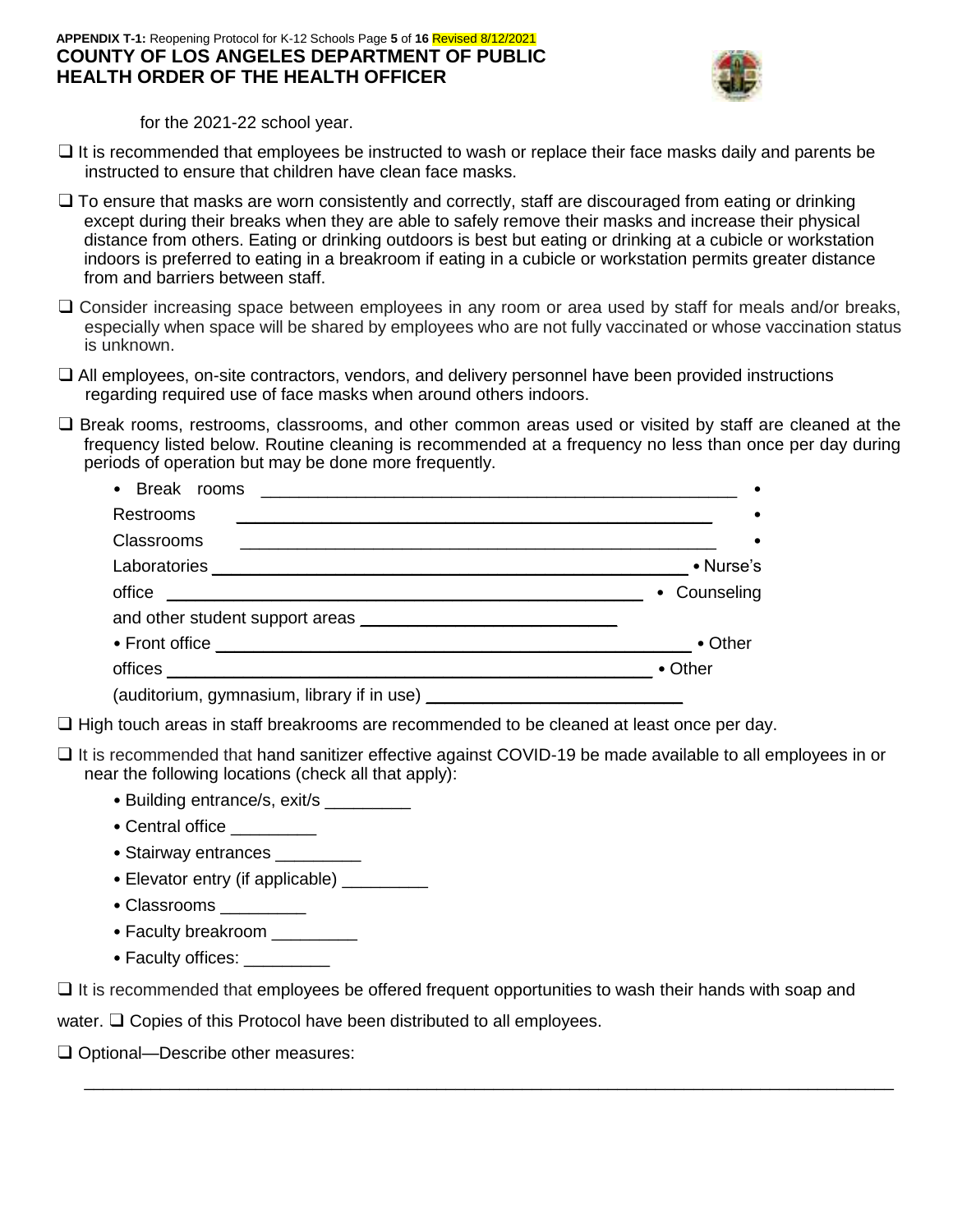#### **APPENDIX T-1:** Reopening Protocol for K-12 Schools Page **6** of **16** Revised 8/12/2021 **COUNTY OF LOS ANGELES DEPARTMENT OF PUBLIC HEALTH ORDER OF THE HEALTH OFFICER**



## **B. MEASURES TO ALLOW FOR RECOMMENDED PHYSICAL DISTANCING AND REDUCE CROWDING BY STAFF, STUDENTS AND VISITORS (CHECK ALL THAT APPLY)**

**NOTE**: LACDPH recommends that measures be implemented to create physical distancing when doing so will not interfere with the full-time attendance of all enrolled students. This is especially important during times that groups of students are outside the classroom (e.g., hallway transitions) and/or anytime masks must be removed in a group setting (e.g., lunch time, recess) where increased physical distance is preferred. For situations when physical distancing may not be feasible (e.g., very full classrooms), the importance of 100% mask adherence is critical.

 $□$  Maximum number of employees permitted in facility, is: .  $□$  Face masks are required at all times on

school buses and vans.

- ❑ Consider maintaining measures to promote physical distancing of students on school busses since many students remain unvaccinated. These measures may include (check all that apply):
	- Seating one child per bus seat.
	- Use of alternating rows.
	- Open windows as air quality and rider safety concerns allow.
- ❑ Additional measures that may be considered to promote physical distancing and reduce rider density on school buses (Check all that apply):
	- Staggered school start times to permit more than one trip per bus at school start and close.
	- Implementation of measures that make it easier for parents to drive students to school, such as availability of early opening with staff presence, expanded short-term parking at schools, and presence of staff at drop-off areas to assure safe movement of students from drop-off to school entry.
	- Implementation of measures that facilitate safe and age-appropriate student travel to school including Safe Routes to School walking groups, use of school crossing guards, bicycle safety and bike route programming.
		- $\circ$  Parents have been engaged in working with school personnel to assure that alternative transportation options are appropriately supervised and have incorporated strategies for physical distancing and use of face masks.
		- $\circ$  Building infrastructure is adapted to maximize support for bicycle commuting and capacity for bike storage is increased if possible.
		- Other: \_\_\_\_\_\_\_\_\_\_\_\_\_\_\_\_\_\_\_\_\_\_\_\_\_\_\_\_\_\_\_\_\_\_\_\_\_\_\_\_\_\_\_\_\_\_\_\_\_\_\_\_\_\_\_\_\_\_\_\_\_\_\_\_\_\_\_\_\_\_\_
- ❑ Consider implementing measures to reduce crowding as students, parents or visitors enter and move through the school building. These may include (check all that apply):
	- Schedules are adjusted to avoid crowding in common spaces and when possible, allow single classrooms or small groups to move through common spaces (such as hallways and bathrooms) at a given time.
	- School employees are deployed in hallways to promote physical distancing and reduce loitering and crowding as students enter and proceed to classrooms. \_\_\_\_\_\_\_\_\_
	- Elevator capacity, if applicable, is limited to reduce crowding. All riders are required to wear face masks. \_\_\_\_\_\_\_\_\_
	- The following measures may be implemented to avoid crowding on stairways:
		- $\circ$  Designation of up and down stairways
		- $\circ$  Staggering of breaks between classes  $\equiv$
		- o Monitoring of stairways by school staff \_\_\_\_\_\_\_\_\_\_\_\_\_\_
		- $\circ$  Other: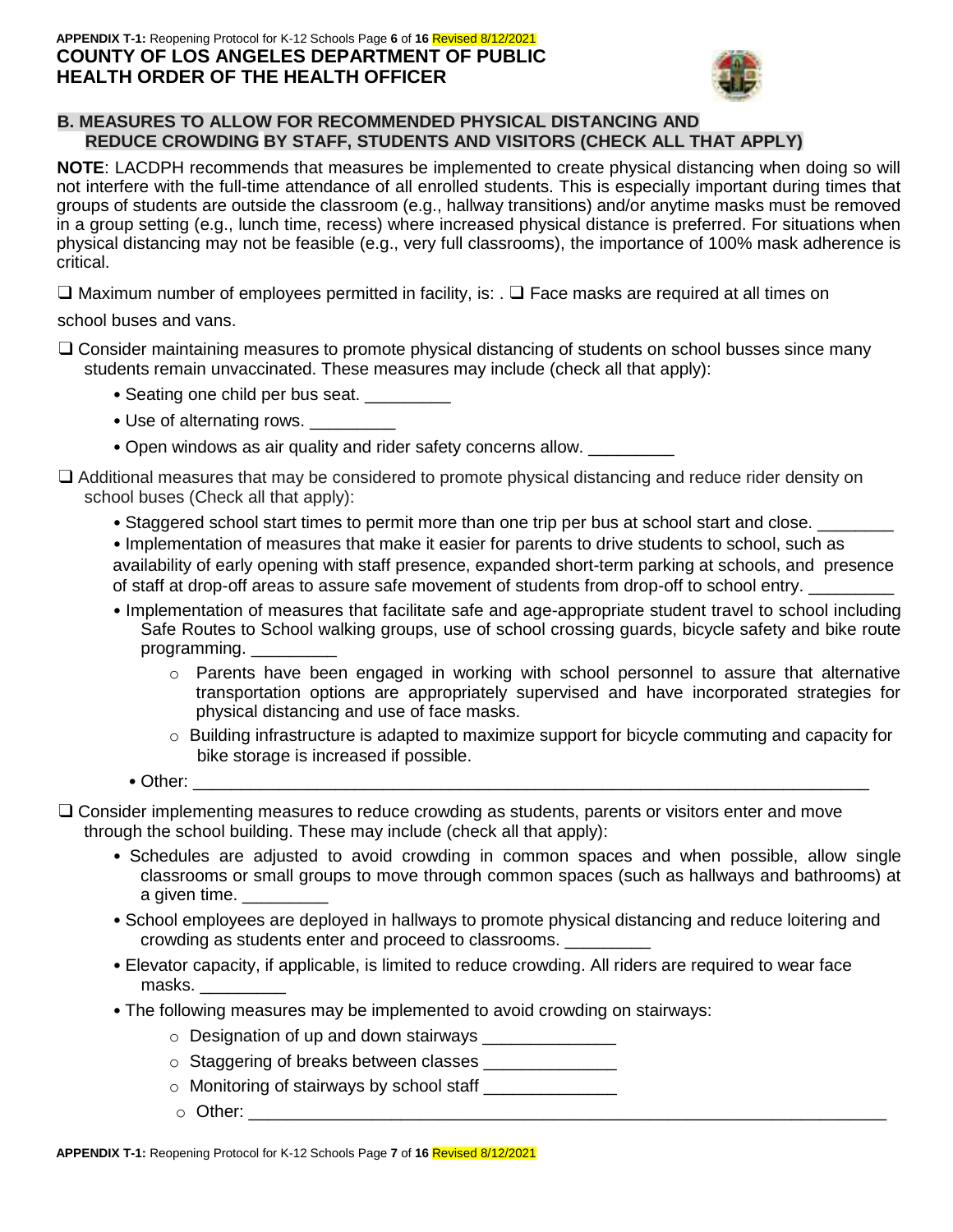## **COUNTY OF LOS ANGELES DEPARTMENT OF PUBLIC HEALTH ORDER OF THE HEALTH OFFICER**



- ❑ Consider adopting a school-wide approach to creating and maintaining stable groups, in which supervising adults and children stay together for as many activities as possible (e.g., meals, recreation, etc.), and avoid inter-mingling with people outside of their group in the setting, throughout the school day. Stable groups are considered a best practice at all grade levels and therefore recommended but not required.
	- Students with IEP or 504 plans who require specialized services may be pulled out of their general education classroom and grouped with other students requiring similar services as needed to provide appropriate level of instruction and care.
	- Specialized staff who serve students with IEP or 504 plans and/or provide specialized services will need to work with different stable groups during the school day and this should be accommodated. Staff that are not fully vaccinated should consider wearing a face shield in addition to the required mask if entering multiple classrooms for this purpose. All staff should be encouraged to wash or sanitize hands after leaving a classroom and before entering another classroom with a different group of students.
- ❑ Consider implementing measures that allow for recommended physical distancing within classrooms when possible without interfering with essential operations. These may include the following measures (check all that apply):
	- Classroom furniture is set up to maximize distance between students and between students and teachers. Where distancing is not feasible consider other safety measures including focus on high mask adherence.

• Consider enhancing other mitigation layers, such as stable groups or improved ventilation. • Maintain an increased distance as much as possible during times when students or staff are not masked (e.g., due to eating or drinking, napping).

• Nap or rest areas in classrooms have students placed an increased distance apart and alternating feet to head.

 $\bullet$  Other:  $\_\_$ 

- ❑ Consider offering physical education class outdoors as much as possible and select activities that allow for physical distancing. Physical education classes held indoors requires all present to wear masks except when drinking water.
- ❑ Consider implementing school policies that promote physical distancing in locker rooms. Policies may include:
	- Offering access to locker rooms only when staff supervision is possible. Staggering locker room access.
	- Creating alternative options for storage of student clothing, books, and other items.
- ❑ Consider implementing measures to increase physical distancing during school meals when students will be unmasked. These may include (check all that apply):
	- Meals are eaten in classrooms or outdoors, without mingling of stable groups from different classrooms. \_\_\_\_\_\_\_\_\_
	- If students line up to pick up food, tape or other markings are used to promote distance between students. \_\_\_\_\_\_\_\_\_
	- Staff are deployed during meals to maintain distancing and prevent mixing of students from different stable groups.
	- If meals take place in a cafeteria, mealtimes are staggered to reduce the number of groups in the cafeteria at any one time.
	- If meals take place in a cafeteria, space between all tables/chairs has been increased to maintain distance between students while eating. Barriers between tables and/or chairs may be used as an alternative when distancing is not possible.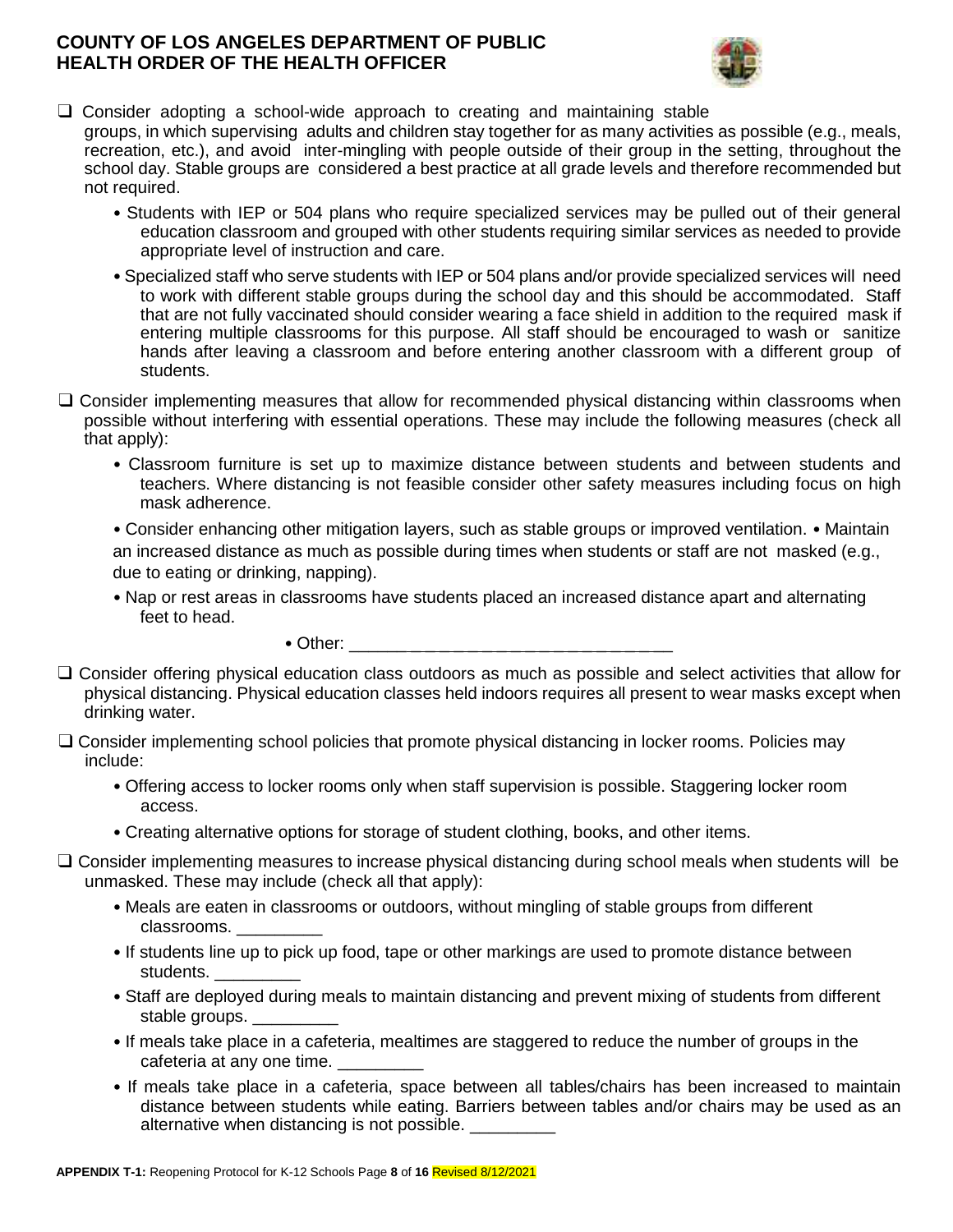# **COUNTY OF LOS ANGELES DEPARTMENT OF PUBLIC HEALTH ORDER OF THE HEALTH OFFICER**



- ❑ Consider implementing measures to promote physical distancing in school areas used for student support services.
	- Student support staff, including school employees (nurses, guidance counselors, therapists, etc.) and employees of adjunct support programs (clinicians, health educators, etc.) are encouraged to maintain when feasible physical distance while engaging in student support activities.
	- Furniture and equipment in school areas used for student support services are arranged to promote distancing between any two students and/or between students and staff.
	- Sharing of equipment and supplies is avoided where possible.
	- Staff offering student support services are provided with appropriate Personal Protective Equipment (PPE) per Cal OSHA requirements.

# **C. MEASURES THAT ENSURE INFECTION CONTROL (CHECK ALL THAT APPLY TO THE FACILITY)**

- ❑ Symptom screening is recommended to be conducted before students, visitors and staff enter the school. Screening should include a check-in concerning symptoms consistent with possible COVID-19 and any other symptoms the individual may be experiencing. These checks can be done remotely (using a digital app or in person upon arrival. A temperature check with a no-touch thermometer at entry can be included as part of the screening, if feasible, especially for visitors who may not be part of a systematic at-home screening process.
	- Students, staff, and visitors who screen positive at entry or who report symptoms at any point during the school day should be reported to the COVID-19 Compliance Team (see Section A). The COVID 19 Compliance Team will determine whether the individual should be excused from the facility according to DPH guidance on Symptom and Exposure Screening Pathways at Educational Institutions. Students who screen positive are given a surgical mask and accompanied to a pre selected isolation space where they can remain while a determination is made on exclusion and arrangements are made for their return home, where indicated.
	- Per the DPH Symptom and Exposure Screening Pathways, students, staff, and visitors who have had close contact with an individual who has screened positive for symptoms consistent with possible COVID-19 are notified of the potential exposure. These individuals are not required to quarantine unless the exposure has been confirmed through a positive COVID-19 diagnostic viral test or a clinical diagnosis from a medical provider. Students who have a confirmed exposure are accompanied to preselected quarantine space where they can remain until arrangements are made for their return home. This space is apart from the one set aside for symptomatic students. It may be a separate room or an area within the same room that is set apart by a barrier. Once they return home, they are instructed to self-quarantine as required by HealthOfficer Quarantine Order.
	- The preceding quarantine instructions do not apply to an individual who has a confirmed exposure but demonstrates proof of full vaccination against COVID-19 and is asymptomatic. Those individuals are not required to quarantine but are strongly recommended to be tested for COVID-19 as a result of their exposure *regardless of their vaccination status*.
- ❑ Screening of adults and of middle and high school age students should include a question about close contact with anyone at home, school or elsewhere in the past 10 days who has tested positive for COVID-19. • Any adult who is screened for exposure and reports close contact with an infected person is instructed to leave the school, return home to initiate self-quarantine, and get testing for COVID-19. • Any middle or high school student who is screened for exposure and reports close contact with an infected person is provided with a surgical mask and accompanied to a predetermined space in the school while arrangements are made for them to be picked up by parents in order to initiate quarantine at home. Parents are advised to seek testing for the child.
	- The preceding quarantine instructions do not apply to an individual who reports a close contact but demonstrates proof of full vaccination against COVID-19 and is asymptomatic. Those individuals are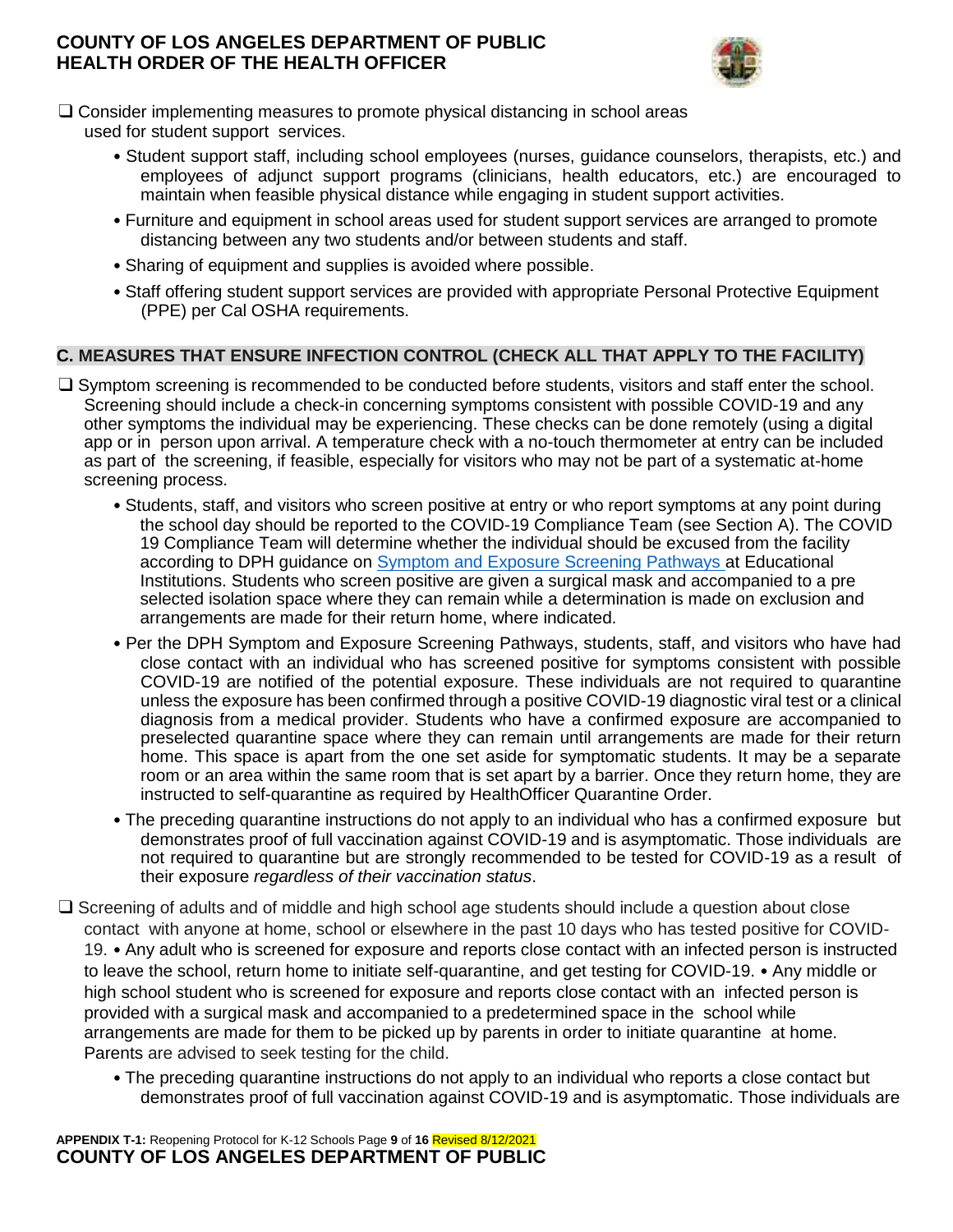# **HEALTH ORDER OF THE HEALTH OFFICER**



not required to quarantine but are strongly recommended to be tested for COVID-19 as a result of their exposure *regardless of their vaccination status*.

- ❑ Consider implementing measures to limit risk of infection due to visits by individuals other than staff and students.These may include (check all that apply):
	- Visitors should be registered in a visitor log that includes a visitor's name, phone number and email address in case this information is needed in the future for contact tracing purposes. If a visitor must be accompanied by another person (e.g., for translation assistance, or because the visitor is a minor, or has minor students) their information should also be captured in the visitor log.
	- Movement of visitors within the school is best limited to designated areas such as the reception or lobby area, offices, conference or meeting rooms, and public rest rooms to the extent feasible, in order to reduce unnecessary interaction with any stable learning groups.
	- Visitors arriving at the school are reminded to wear a face mask at all times while inside the school. This applies to all adults and to children 2 years of age and older. Individuals who have been instructed by their medical provider that they should not wear a face mask should wear a face shield with a drape on the bottom edge, as long as their condition permits it. A drape that is form fitting under the chin is preferred. Masks with one-way valves must not be used. To support the safety of your employees and other visitors, a face mask should be made available to visitors who arrive without them. \_\_\_\_\_\_\_\_\_
- ❑ Implementing measures to promote optimal ventilation in the school is strongly recommended. These may include (check all that apply):
	- Movement of classroom learning, meals, and activities to outdoor space is maximized whenever feasible and weather permitting.
	- The school HVAC system is in good, working order. Prior to school reopening, consider having the HVAC system evaluated by an appropriate engineer familiar with the Guidance for Reopening Schools as developed by the American Society of Heating, Refrigerating, and Air-conditioning Engineers (ASHRAE).

• HVAC systems are set to maximize indoor/outdoor air exchange unless outdoor conditions (recent fire, very high outside temperature, high pollen count, etc.) make this inappropriate. \_\_\_\_\_\_\_\_\_\_\_ • Portable, high-efficiency air cleaners have been installed if feasible.

- Doors and windows are kept open during the school day if feasible and if outdoor conditions make this appropriate. Existing fire codes requiring closure of fire-rated doors must be respected.
- Air filters have been upgraded to a higher efficiency (MERV-13 or higher rating is preferred).
	- Other:

\_\_\_\_\_\_\_\_\_

- $\Box$  It is recommended to have measures in place to promote appropriate cleaning of space, surfaces, and objects throughout the school. These may include (check all that apply).
	- A cleaning schedule have been established in order to avoid both under-and over- use of cleaning products. \_\_\_\_\_\_\_\_\_
	- Buses are thoroughly cleaned daily and disinfected after transporting any individual who is exhibiting symptoms of COVID-19. Drivers are equipped with disinfectant wipes and disposable gloves to support disinfection of surfaces as needed during a run. Frequently touched surfaces are cleaned after every completed bus route.
	- Common areas and frequently touched objects in those areas (tables, doorknobs, light switches, countertops, handles, desks, phones, keyboards, elevator switches and buttons, touch screens, printers/copiers, grab bars, and handrails) are cleaned at least daily and more frequently as resources allow using appropriate products (see below).

**APPENDIX T-1:** Reopening Protocol for K-12 Schools Page **10** of **16** Revised 8/12/2021 **COUNTY OF LOS ANGELES DEPARTMENT OF PUBLIC HEALTH ORDER OF THE HEALTH OFFICER** 

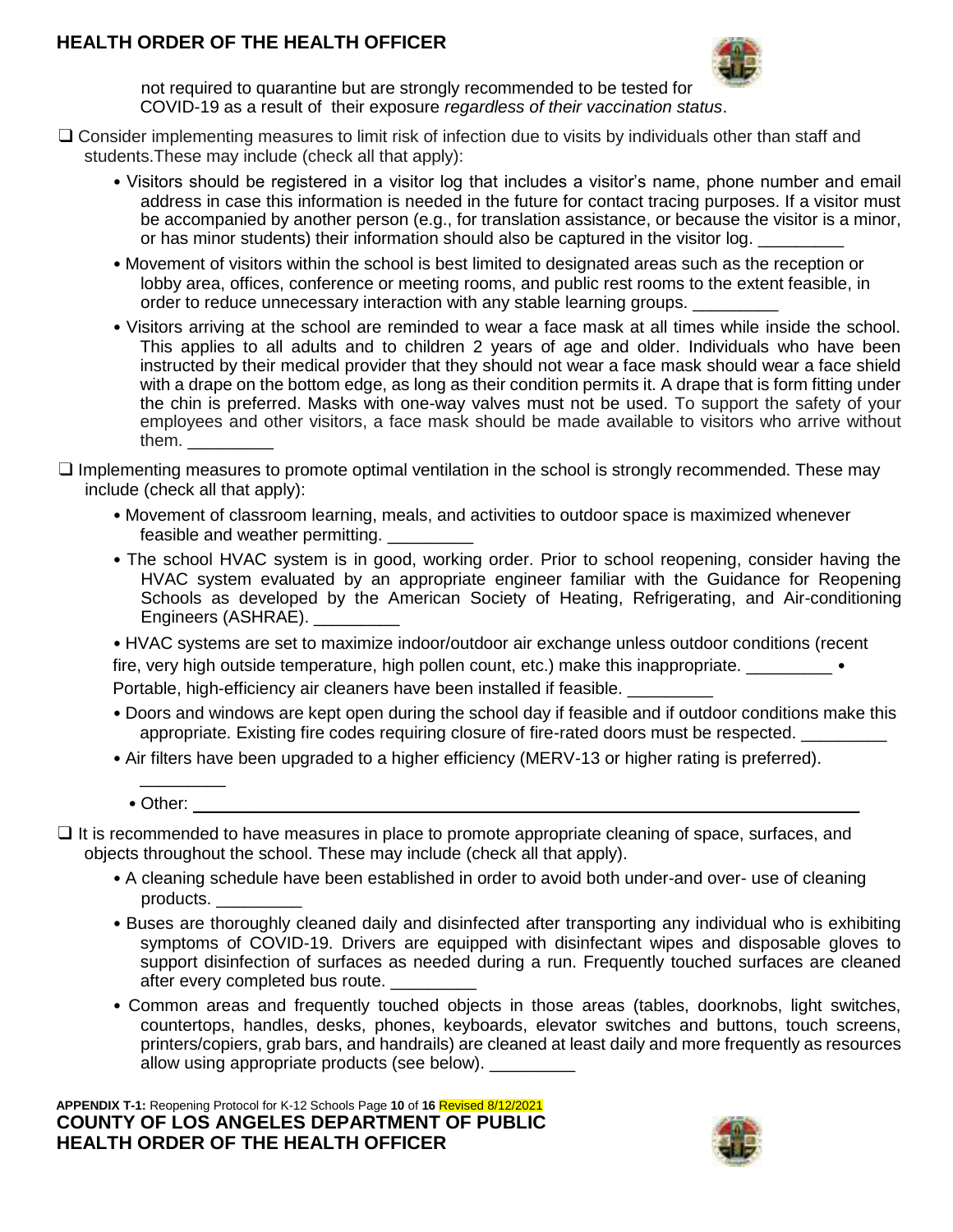- Drinking fountains may be available for use. To minimize the risk of Legionnaire's disease and other diseases associated with water, take steps to ensure that all water systems and features (e.g., drinking fountains, decorative fountains) are safe to use after a prolonged facility shutdown. This includes proper flushing and may require additional cleaning steps (including disinfection). Refer to CDC Guidance for Reopening Buildings After Prolonged Shutdown or Reduced Operation: https://www.cdc.gov/coronavirus/2019-ncov/php/building-water-system.html
- Where individualized alternatives are not feasible, for example, in laboratories and art rooms where some equipment may have to be used by multiple students, objects and surfaces are sanitized between users.
- Cleaning products that are effective against COVID-19 (these are listed on the Environmental Protection Agency (EPA)-approved list "N) are used according to product instructions. When EPA approved disinfectants are not available, alternative disinfectants can be used (for example, 1/3 cup of bleach added to 1 gallon of water, or 70% alcohol solutions). Do not mix bleach or other cleaning and disinfection products together – this causes toxic fumes that may be very dangerous to breathe. \_\_\_\_\_\_\_\_\_
- Custodial and other staff responsible for cleaning and disinfecting school surfaces and objects are trained on manufacturer's directions, Cal/OSHA requirements for safe use and as required by the Healthy Schools Act, as applicable.
- Custodial staff and other staff responsible for cleaning and disinfecting are equipped with appropriate personal protective equipment, including gloves, eye protection, respiratory protection and other appropriate protective equipment as required by the product.
- All cleaning products are kept out of children's reach and stored in a space with restricted access.
- Ventilation is maximized during cleaning and disinfecting to the extent feasible. If using air conditioning, use the setting that brings in fresh air. Replace and check air filters and filtration systems to ensure optimal air quality. \_\_\_\_\_\_\_\_\_

• Enhanced cleaning and disinfection of school premises, when indicated, is done when students are not at school with adequate time to let spaces air out before the start of the school day. Steps are taken to ensure that all water systems and sinks are safe to use after a prolonged facility shutdown to minimize the risk of Legionnaires' disease and other diseases associated with water.

- Restrooms, lobbies, break rooms and lounges, and other common areas are cleaned at the frequency listed below. Routine cleaning is recommended at a frequency no less than once per day during periods of operation but may be done more frequently.
	- o Restrooms: \_\_\_\_\_\_\_\_

\_\_\_\_\_\_\_\_\_

\_\_\_\_\_\_\_\_\_

- o Lobbies/entry areas: \_\_\_\_\_\_\_\_\_\_
- o Teacher/staff break rooms: \_\_\_\_\_\_\_\_\_\_
- o Classrooms:
- $\circ$  Cafeteria dining area:
- $\circ$  Cafeteria food preparation area:
- o Front office: \_\_\_\_\_\_\_\_\_\_
- $\circ$  Other offices:
- $\circ$  Other areas:
- ❑ Measures are in place to ensure use of appropriate face masks by all staff, students, and visitors at all times when indoors. These must include (check all that apply):
	- Staff, parents, and students are informed of the requirement for face masks prior to the start of the school year and on a regular basis throughout the school year.

**APPENDIX T-1:** Reopening Protocol for K-12 Schools Page **11** of **16** Revised 8/12/2021 **COUNTY OF LOS ANGELES DEPARTMENT OF PUBLIC HEALTH ORDER OF THE HEALTH OFFICER** 

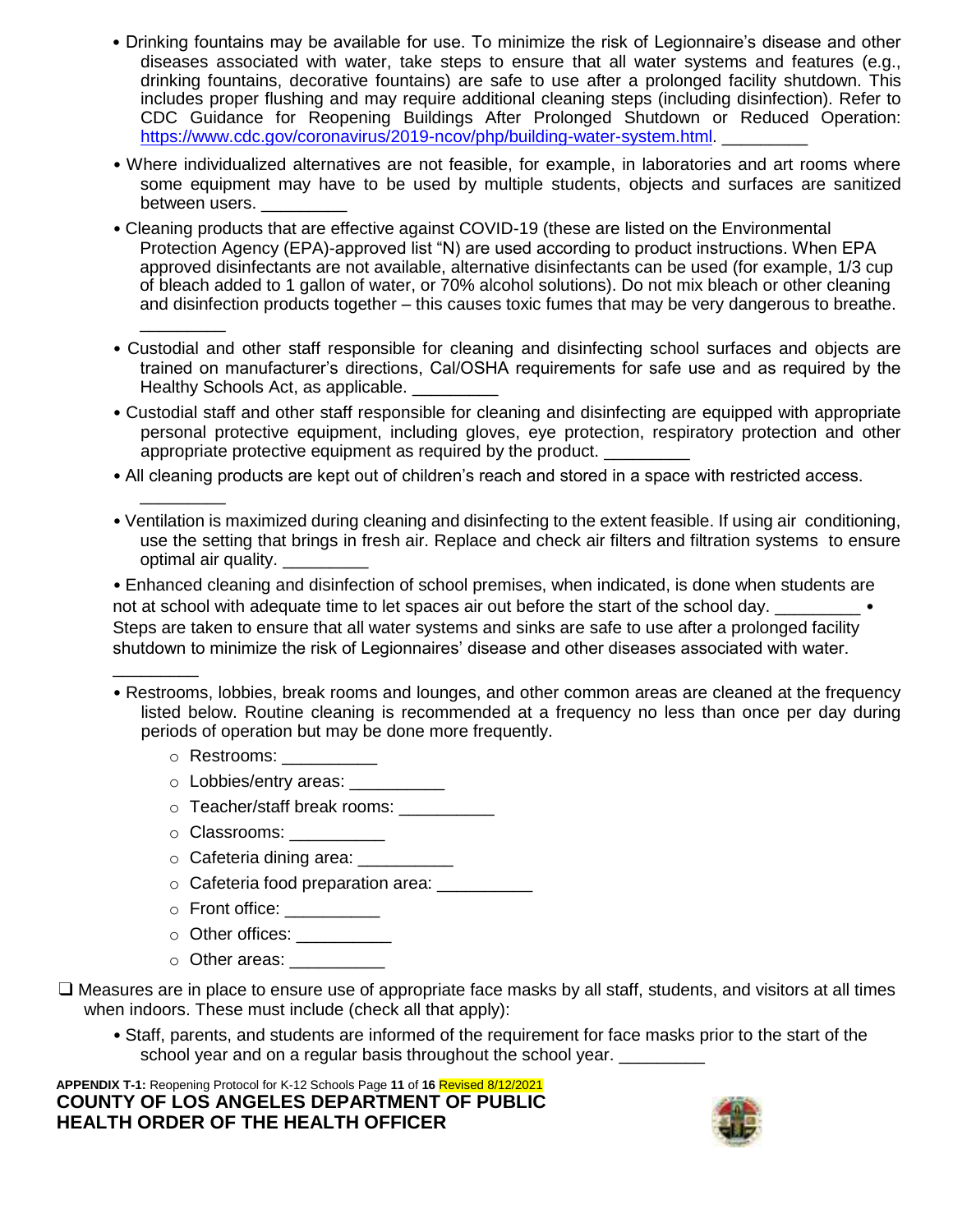- All students 2 and older are required to wear face masks at all times while indoors on school property except while eating, drinking, or carrying out other activities that preclude use of face masks.
- Alternative protective strategies may be adopted to accommodate students who are on Individualized Education or 504 Plans and who have medical reasons why they cannot use or tolerate a face mask. They should substitute a face shield with drape at the bottom if tolerated. Assessing for exemption due to a medical condition, mental health condition, disability that prevents wearing a mask, or hearing impairment is a medical determination and therefore must be made by a physician, nurse practitioner, or other licensed medical professional practicing under the license of a physician. Self attestation and parental attestation for mask exemptions due to the aforementioned conditions do not constitute medical determinations.
- Information is provided to staff, parents and students concerning proper use of face masks including the need to wash face masks after each day's use.
- Signage at the entry to the school, at the entry to the school office and throughout the school building reinforces this requirement and depicts proper use of cloth face masks.
- As feasible, two face masks are provided to each student at the start of the school year. If that is not feasible, parents and students are given information concerning methods for making their own face masks. \_
- Parents of younger children are encouraged to provide a second face mask for school each day in case the one a child is wearing gets soiled; this would allow for a change of the face mask during the day.
- Staff who are deployed at school entry or in hallways or other common areas remind students of rules concerning use of face masks.
- Employees engaged in activities (such as provision of physical therapy or personal assistance to individual students) are equipped with appropriate personal protective equipment (gloves, masks, gowns, etc.), as appropriate. \_\_\_\_\_\_\_\_\_
- Staff taking care of a sick student are provided with a medical grade mask to wear themselves, and a medical grade mask for the student to wear (if it can be tolerated) until the student leaves the building.

**NOTE:** Staff and students who are alone in closed offices are not required to wear face masks. Students may also remove face masks indoors when eating or napping or when wearing a face mask is otherwise impracticable (e.g., while swimming or showering). The school may consider whether it is appropriate for a teacher in the early grades to use a plastic face shield with a tucked-in drape below the chin as a substitute for a face mask to enable the youngest students to see their teacher's face and avoid potential barriers to phonological instruction.

- ❑ Implementing measures to promote frequent hand washing by staff, students, and visitors is recommended. These may include (check all that apply):
	- Students and staff are given frequent opportunities to wash their hands for 20 seconds with soap, rubbing thoroughly after application, and use paper towels (or single-use cloth towels) to dry hands thoroughly. \_

• Younger students are regularly scheduled for frequent handwashing breaks, including before and after eating, after toileting, after outdoor play, and before and after any group activity.  $\bullet$  Staff

are instructed to model frequent handwashing, especially in lower grades where bathroom time is an opportunity to reinforce healthy habits and monitor proper hand washing.

Portable handwashing stations have been placed near classrooms to minimize movement and congregations in bathrooms to the extent practicable.

• Ethyl alcohol-based (contains at least 60% ethanol) hand sanitizer is made available to students and staff at strategic locations throughout the school where there is no sink or portable handwashing

**APPENDIX T-1:** Reopening Protocol for K-12 Schools Page **12** of **16** Revised 8/12/2021 **COUNTY OF LOS ANGELES DEPARTMENT OF PUBLIC HEALTH ORDER OF THE HEALTH OFFICER** 

\_\_\_\_\_\_\_\_\_

\_\_\_\_\_\_\_\_\_

\_\_\_\_\_\_\_\_\_

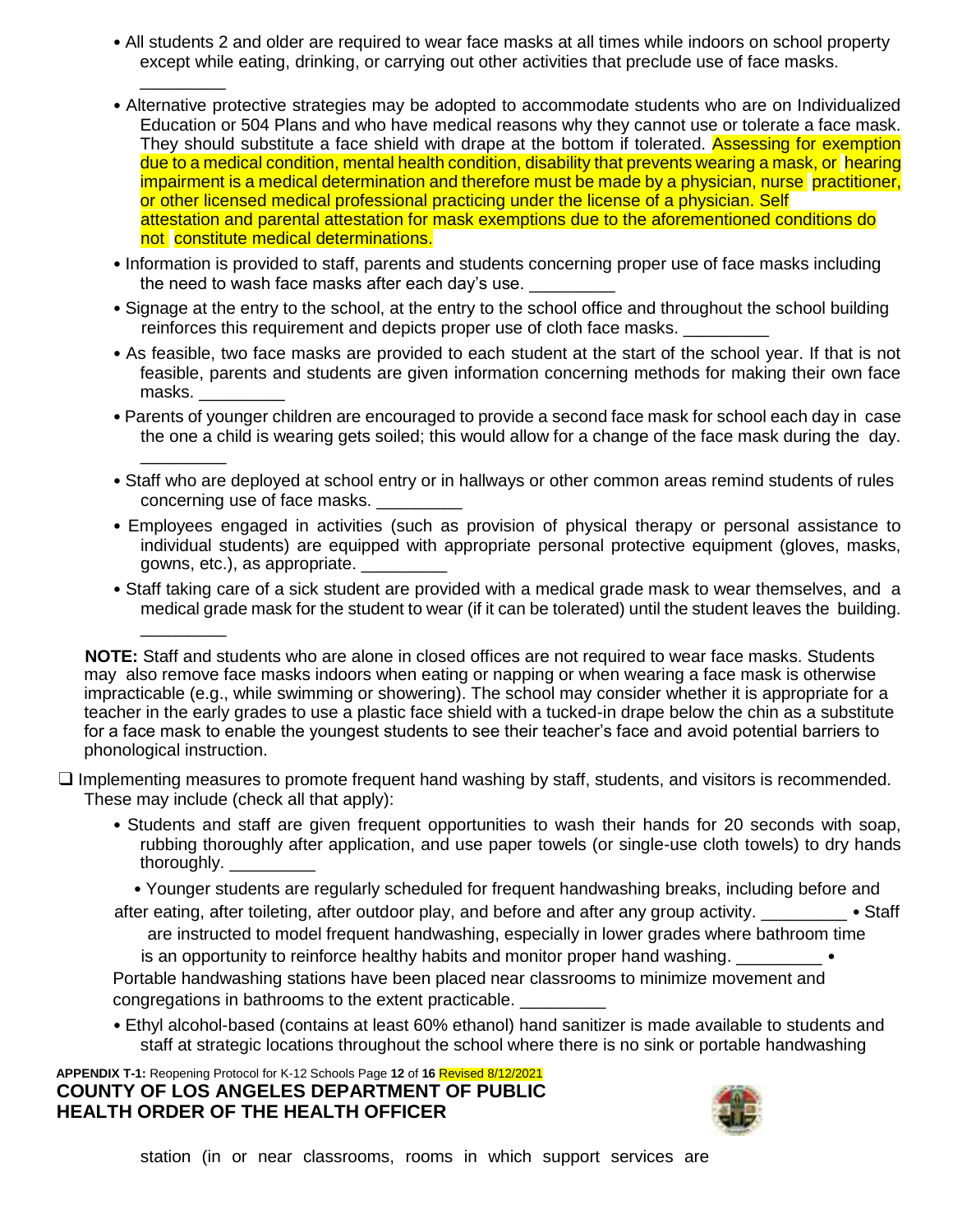provided, music and art rooms). Ethyl alcohol-based hand sanitizer is preferred and should be used in school environments. Hand sanitizers with isopropyl alcohol as the main active ingredient are not used in the school, as it is more irritating and can be absorbed through the skin.

- Swallowing alcohol-based hand sanitizers can cause alcohol poisoning. Hand sanitizer is not out in the open and should be used with adult supervision for children under age 9. Faculty and staff have been made aware of the risk of ingestion and that they should call Poison Control at 1-800-222-1222 if there is reason to believe that a student has consumed hand sanitizer.
- Hand sanitizer, soap and water, tissues and trash cans are available at or near the entrance of the facility, at reception, and anywhere else inside the workplace or immediately outside where people have direct interactions.

## **SPECIAL CONSIDERATIONS FOR PERFORMING ARTS**

#### ❑ **Music classes**

- Any activity that requires participants to remove their face masks (e.g., playing wind instruments) may only be done as a group if the activity is held outdoors. However, individuals may practice such activities alone indoors in a studio or practice room with the door closed.
- For activities that generate more forceful expired respiratory droplets such as singing, increased distance between individuals and engaging in these activities outside is strongly recommended. Individual singers may practice alone indoors without a mask or with a single instructor present while indoors in a studio or practice room if both of them are masked. Increased distance between the singer and instructor is recommended.

• Limit the exchange (or sharing) of any instruments, parts, music sheets, or any other items. • Use disposable absorbent pads or other receptacles, where possible, to catch the contents of spit valves or water keys; discard or clean properly after use.

• Consider using "bell covers" for the openings of brass instruments and specially designed bags with

hand openings for woodwind instruments to minimize the generation of droplets and aerosols. ❑ **Theater classes** 

- Students and instructors in theater classes must wear face masks at all times when indoors. It is recommended that there be increased physical distance if the participants are enunciating (for example, those in a theater workshop).
- Limit, where possible, sharing of props, costumes, and wigs. If they must be shared, choose props, costumes and other materials that can be more easily disinfected. All props must be disinfected before first use on the set, and between uses by different actors. All shared clothing must be cleaned after each use. All wigs or other shared prosthetics must be disinfected after each use.
- Clean dressing rooms, green rooms, and production areas using a disinfectant from EPA's List N: Disinfectants for COVID-19.
- Consider holding virtual or outdoor rehearsals and performances instead of indoor. Masks must be worn at all times for indoor activities.

#### ❑ **Dance classes**

• Students and instructors must wear face masks at all times while indoors. Masks may be removed briefly to drink water; during water breaks, students should be reminded to maintain an increased distance from others while masks are removed. Students should be reminded to limit their exertion to a level that is comfortable while wearing a face mask and to immediately take a break from exercise if they begin to experience any difficulty breathing. Masks may be briefly removed while a participant rests and catches their breath as long as they move an appropriate distance from all others in the space. Masks should be changed if they become wet, if they stick to a person's face, or if they obstruct breathing.

**APPENDIX T-1:** Reopening Protocol for K-12 Schools Page **13** of **16** Revised 8/12/2021 **COUNTY OF LOS ANGELES DEPARTMENT OF PUBLIC HEALTH ORDER OF THE HEALTH OFFICER** 



• For activities that generate a greater volume of respiratory droplets such as heavy exertion, increasing the distance between individuals and limiting such activities to outdoor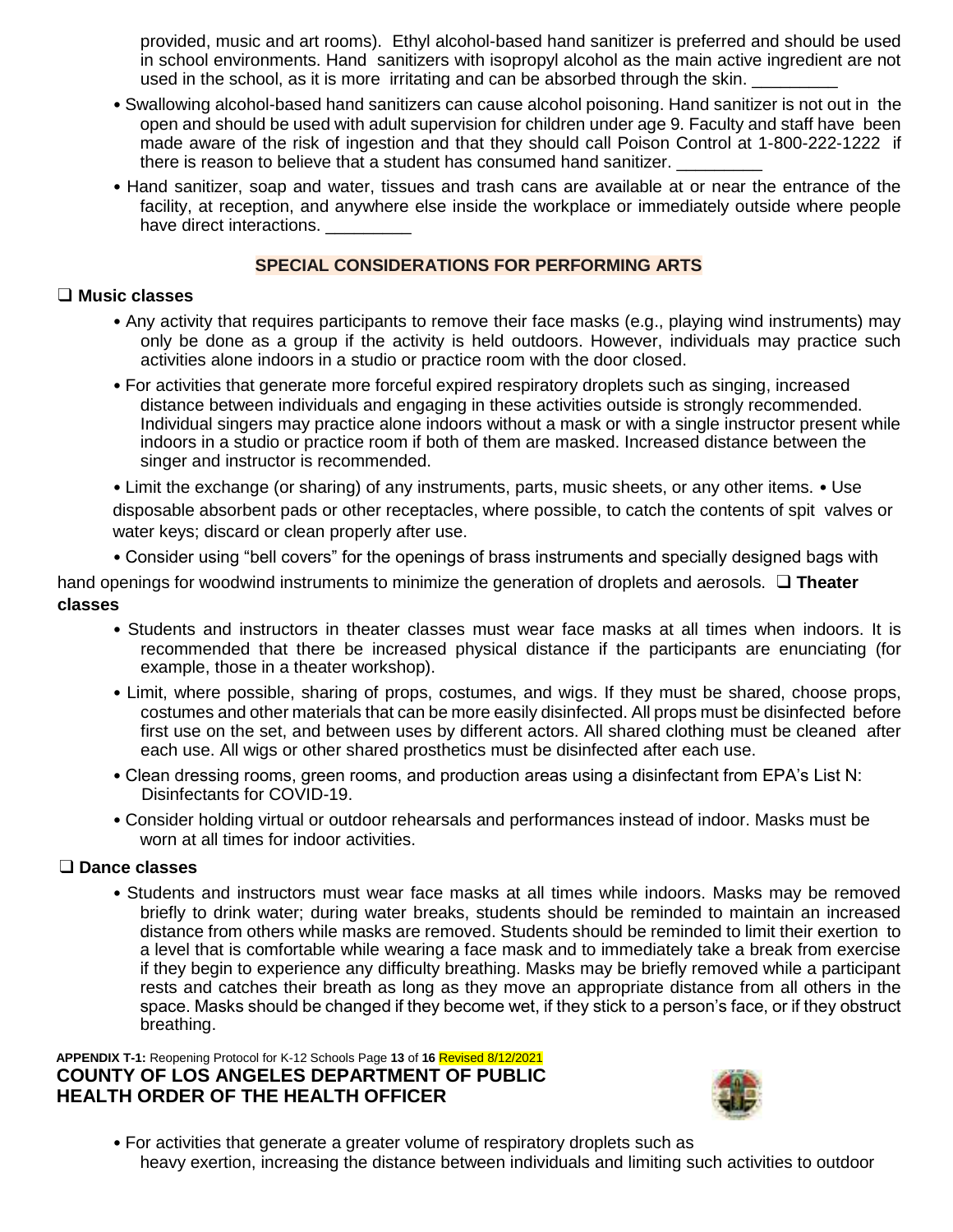space is strongly recommended.

• Maximize use of outdoor space for practice and performance as much as possible. Masks must be worn at all times for indoor activities.

# ❑ **Music Recording**

- Singing in sound booths/recording booths is permitted at this time as long as face masks are worn at all times as required and increased distance between singers and from all others in the booth is strongly recommended due to the large amount of respiratory droplets released into a relatively small, confined indoor space.
- Playing of wind instruments inside a sound booth with others present in the booth is not permitted at this time due to inability to adhere to indoor masking requirements.
- Singers or musicians playing wind instruments are permitted to perform in the sound booth without masks only if they are sealed in the booth for solo recording and no other individuals are in the booth at the time.
- Other group instrumental music may be recorded using a sound booth; however, a minimum of 3 feet of physical distance should be maintained between all musicians at all times and masks are required as for all other indoor spaces.
- Before the booth is used by another musician or group of musicians, the booth should be well ventilated (consider use of an air purifying device) to promote full air exchange and shared equipment (e.g., microphones) should be sanitized.

# ❑ **Performances**

• Any performances should follow the Best Practices for Large Events recommendations to reduce the risk of spreading COVID-19. Note that all performances in schools or other supervised youth settings requires use of masks in indoor spaces by all persons present regardless of vaccination status.

# **D. MEASURES THAT COMMUNICATE TO THE CAMPUS COMMUNITY AND THE PUBLIC**

- ❑ Information should be sent to parents and students prior to the start of school concerning school policies related to (check all that apply):
	- Isolation and quarantine policies as they apply to students who have symptoms or may have been exposed to COVID-19
	- Options for COVID-19 testing if the student or a family member has symptoms or has been exposed to COVID-19

\_\_\_\_\_\_\_\_\_\_\_\_\_\_\_\_\_\_\_\_\_\_\_\_\_\_\_\_\_\_\_\_\_\_\_\_\_\_\_\_\_\_\_\_\_\_\_\_\_\_\_\_\_\_\_\_\_\_\_\_\_\_\_\_\_\_\_\_\_\_\_\_\_\_\_\_\_\_ •

• Who to contact at the school if student has symptoms or may have been exposed:

How to conduct a symptom check before student leaves home \_\_\_\_\_\_\_\_\_

- Required use of face masks
- Importance of student compliance with any physical distancing and infection control policies in place
- Changes in academic and extracurricular programming in order to avert risk School policies concerning parent visits to school and advisability of contacting the school remotely \_
- Importance of providing the school with up-to-date emergency contact information including multiple parent contact options \_\_\_\_\_\_\_\_
	- Other:  $\blacksquare$

\_\_\_\_\_\_\_\_

**APPENDIX T-1:** Reopening Protocol for K-12 Schools Page **14** of **16** Revised 8/12/2021 **COUNTY OF LOS ANGELES DEPARTMENT OF PUBLIC HEALTH ORDER OF THE HEALTH OFFICER** 



- $\Box$  A copy of this protocol is posted at all public entrances to the school and uploaded to a public facing page on the school or district website.
- ❑ Signage has been posted throughout the school reminding staff and students of policies concerning use of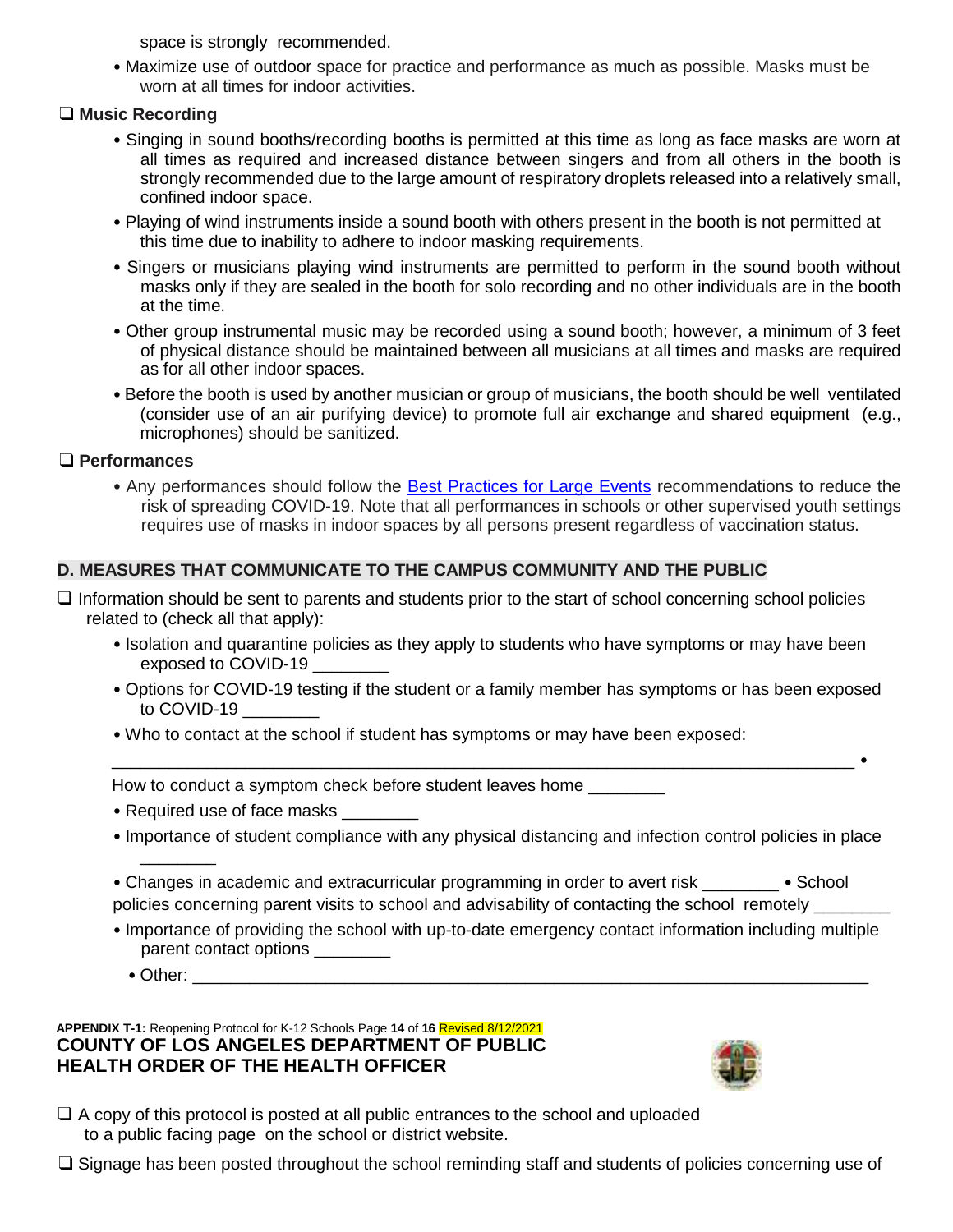face masks and importance of hand washing.

- ❑ Signage is posted at each public entrance of the school informing visitors that they should not enter the facility if they have symptoms of COVID-19.
- ❑ The school has developed and circulated a communication plan in case full or partial closure is required due to a possible cluster of COVID-19 cases.
- ❑ Online outlets of the school (website, social media, etc.) provide clear, up-to-date information about building hours, visitation policies, changes in academic and extracurricular programming, and requirements concerning use of face masks, physical distancing, and hand washing.
- ❑ Online outlets instruct students, parents, and teachers on how to contact the school in case of infection or exposure.

## **E. MEASURES THAT ENSURE EQUITABLE ACCESS TO CRITICAL SERVICES**

- ❑ A plan for updating Individualized Education Plans (IEPs) and 504 Plans of students with special needs has been developed to ensure that education can continue without undue risk to the student. • This plan includes a method for proactive school contact with parents at the beginning of the school year to assure that issues related to the child's education and safety are being addressed. • Modifications to individual IEPs and 504 plans may involve remote learning, modifications to the classroom to accommodate student needs, school attendance in a separate area with few students, or a hybrid approach combining in-class and remote learning.
	- Steps taken to modify IEPs and 504 plans to assure student safety comply with relevant provisions of state and federal law.
- ❑ Administrative services or operations that can be offered remotely (e.g., class registration, form submission, etc.) have been moved on-line.

**Any additional measures not included above should be listed on separate pages, which the business should attach to this document.** 

> **You may contact the following person with any questions or comments about this protocol:**

**Business Contact Name:** 

**Phone Number:** 

**Date Last Revised:**

**APPENDIX T-1:** Reopening Protocol for K-12 Schools Page **15** of **16** Revised 8/12/2021 **COUNTY OF LOS ANGELES DEPARTMENT OF PUBLIC HEALTH ORDER OF THE HEALTH OFFICER** 

**SUMMARY OF REQUIRED PROCEDURES CONTAINED IN THIS DOCUMENT**